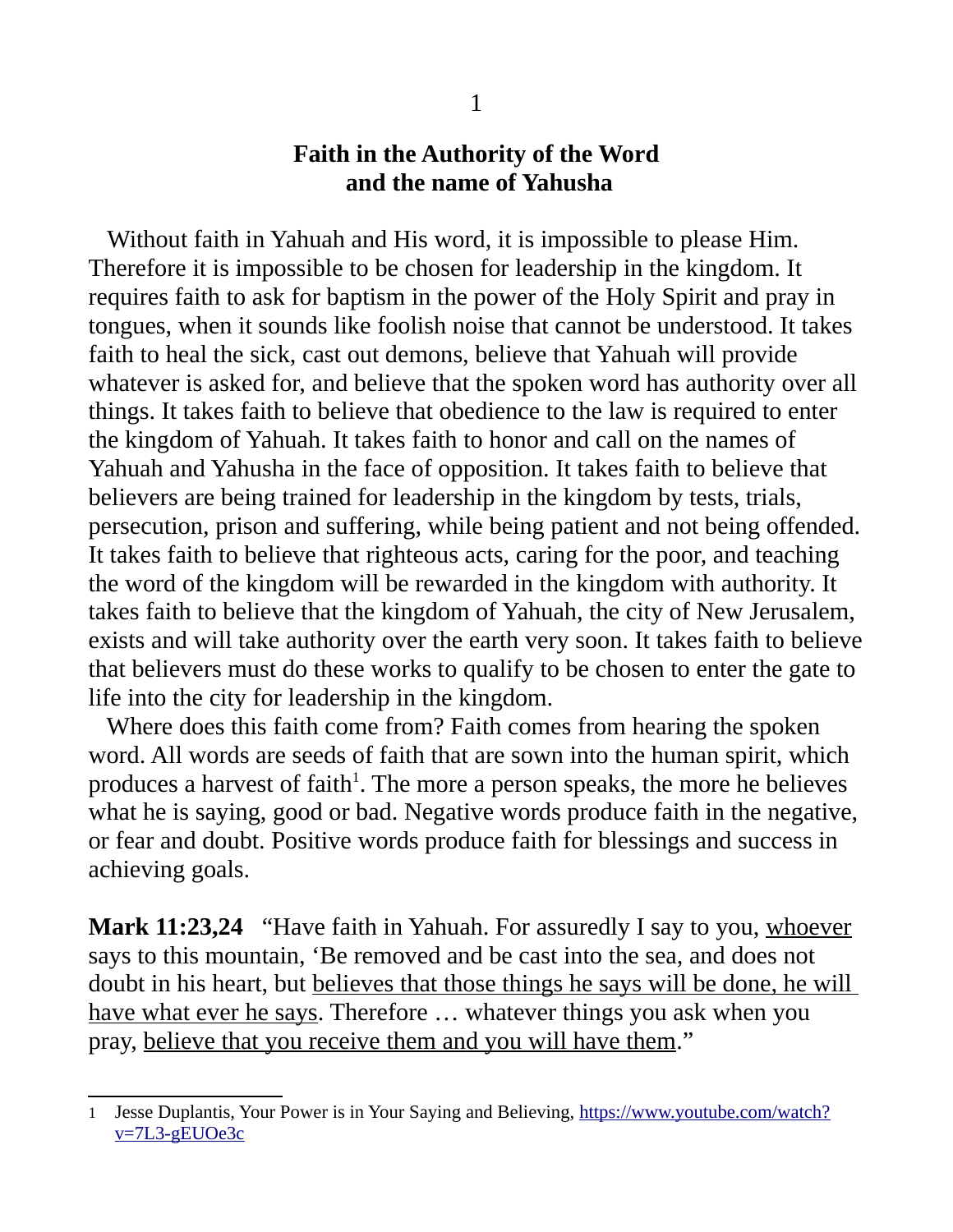It takes faith to endure the cares of the world and believe that Yahuah will provide everything needed, by seeking first the kingdom of heaven and obedience to the law. It takes faith to believe that the kingdom is far better than the pleasures of this life and the temporary wealth of worldly success. It takes faith to believe in the name of Yahusha for the forgiveness of sins and eternal spirit life. It takes faith to believe that everyone's works will be judged and rewarded, good or bad. Those believers justified to be chosen for leadership in the kingdom, must live by faith and not by sight.

**Hebrews 11:1-6** "faith is the substance of things hoped for, the evidence of things not seen. For by it the elders obtained a good testimony. … But without faith it is impossible to please him, for he who comes to Yahuah must believe that He is and that He is a rewarder of those who diligently seek Him."

**John 3:15-18** "For Yahuah so loved the world that he gave His only begotten Son, that whoever believes in Him should not perish but have everlasting life. … He who believes in Him is not condemned; but he who does not believe is condemned already, because he has not believed in the name of the only begotten Son of Yahuah."

**Romans 10:17** "Faith comes by hearing, and hearing by the word of Yahuah."

 All words are seeds of faith, good or bad. The more that people speak, the more they believe what they say<sup>[2](#page-1-0)</sup>. Most people talk about bad things. Believers are instructed to control their tongue and say positive words. If believers quote the promises of Yahuah, they will develop faith in those words. A man can say anything, and if he believes what he is saying, then whatever he says will come to pass, good or bad. Complaining causes more bad things to happen. Saying positive words will cause good things to happen.

<span id="page-1-0"></span><sup>2</sup> Kenneth Copeland, Speak His Word in Faith,<https://www.youtube.com/watch?v=f3wijvV8V8o>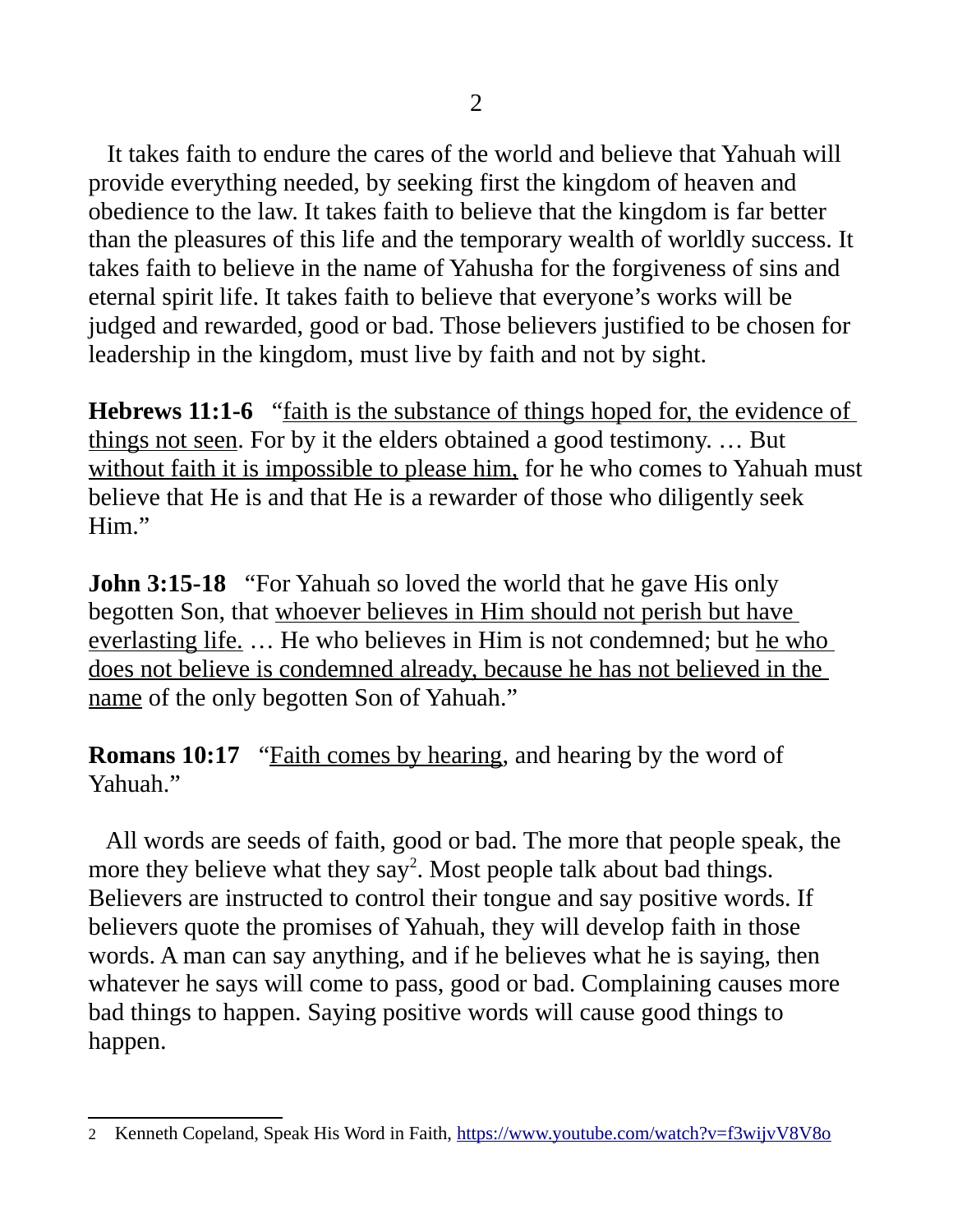**Romans 4:17** "Yahuah, who gives life to the dead and calls those things which do not exist as though they did;"

 When people say positive things, Satan comes against them to stop them from causing good things to happen. He uses tribulation, persecution and trouble to stop the believer from saying positive things. That is the source of the expression, "knock on wood," when someone says something positive, hoping to stop bad things from happening.

**Mark 4:14,15** "The sower sows the word. … Satan comes immediately and takes away the word that was sown in their heart. ... tribulation or persecution arises for the word's sake … the cares of this world, the deceitfulness of riches, and the desires for other things entering in, choke the word, and it becomes unfruitful."

**Matthew 13:19** "When anyone hears the word of the kingdom, and does not understand it, then the wicked one comes and snatches away what was sown in his heart. … tribulation arises because of the word."

## **Faith for Asking and Receiving**

 Developing faith in the authority of the word is very important for receiving answers to prayers. This is the key to the kingdom. This is the good fight of faith to overcome spiritual forces and receive everything that is needed for life, while seeking first the kingdom of heaven. Yahuah cannot help believers unless they ask Him. Believers have not because they don't have the faith to ask and believe they will receive what they ask for. They will not have faith in Yahuah if they don't receive what they are asking for.

**Matthew 18:19,20** "Again I say to you that if two of you agree on earth concerning anything that they ask, it will be done for them by my Father in heaven."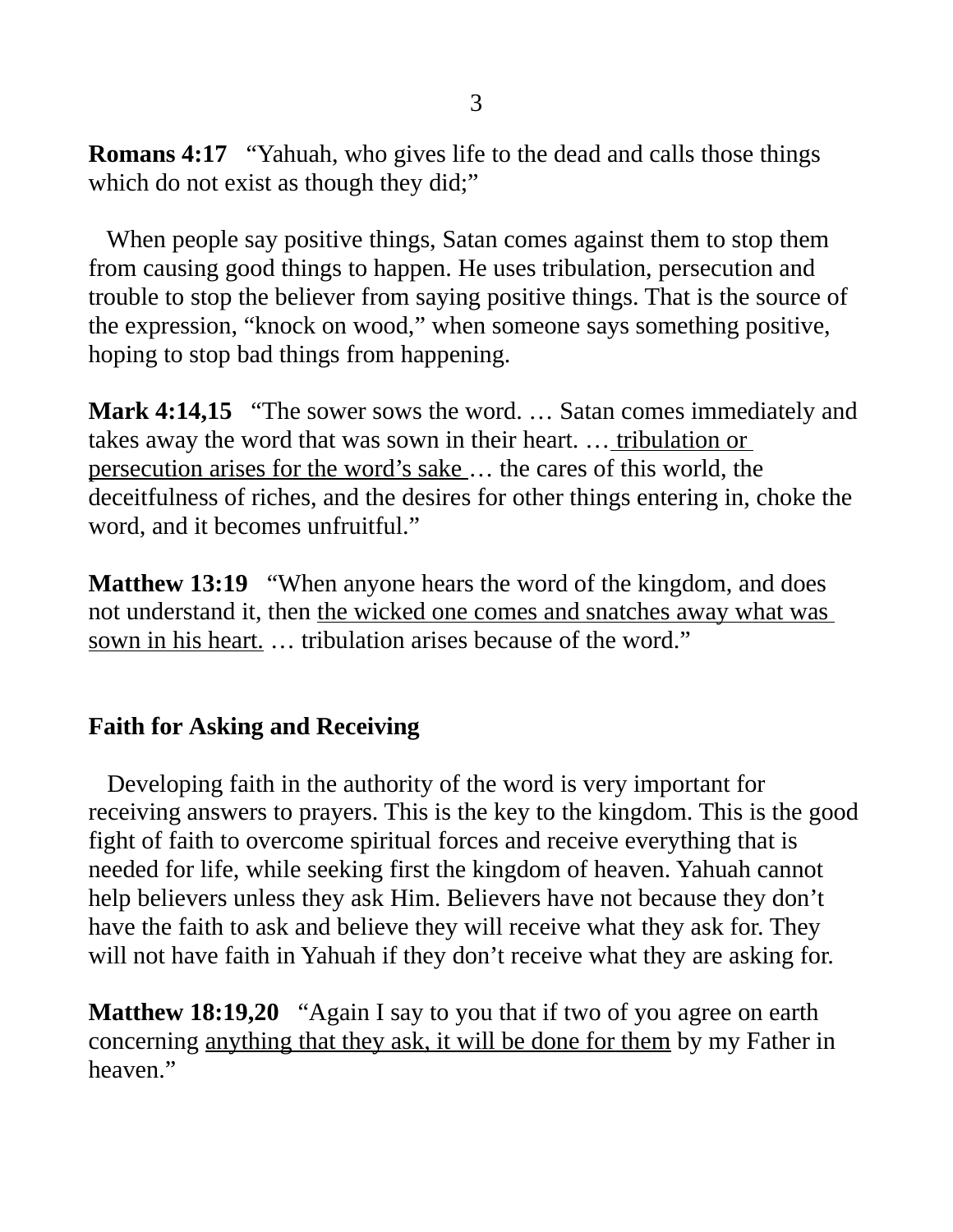**John 14:13-15** "And whatever you ask in My name, that I will do, that the Father may be glorified in the Son. If you ask anything in My name, I will do it."

**John 16:23,24** "in that day you will ask me nothing. ... whatever you ask the Father in My name He will give you. … Ask, and you will receive, that your joy may be full."

**John 15:7,8** "If you abide in Me, and My words abide in you, you will <u>ask</u> what you desire, and it shall be done for you. By this My Father is glorified that you bear much fruit; so you will be My disciples.

**Philippians 4:6,7** "Be anxious for nothing, but in everything by prayer and supplication, with thanksgiving, let your requests be made known to Yahuah; and the peace of Yahuah, which passes all understanding, will guard your hearts and minds through the Messiah Yahusha."

## **Faith in Authority over Spiritual Forces**

 Yahuah has given Yahusha authority over heaven and earth. Yahusha taught His disciples to demand what they want in His name. Yahusha's prayer is a series of demands. He and His disciples demanded that people be healed and raised from the dead. With the power of the Holy Spirit believers can do the same miracles.

**Matthew 16:19** "I will give you the keys of the kingdom of heaven, and whatever you bind on earth will be bound in heaven, and whatever you loose on earth will be loosed in heaven."

**Luke 11:2-4** "When you pray, say: Our Father in heaven, hallowed be Your name. Your kingdom come. Your will be done on earth as it is in heaven. Give us day by day our daily bread. And forgive our sins, for we also forgive everyone who is indebted to us. And do not lead us into temptation, but deliver us from the evil one."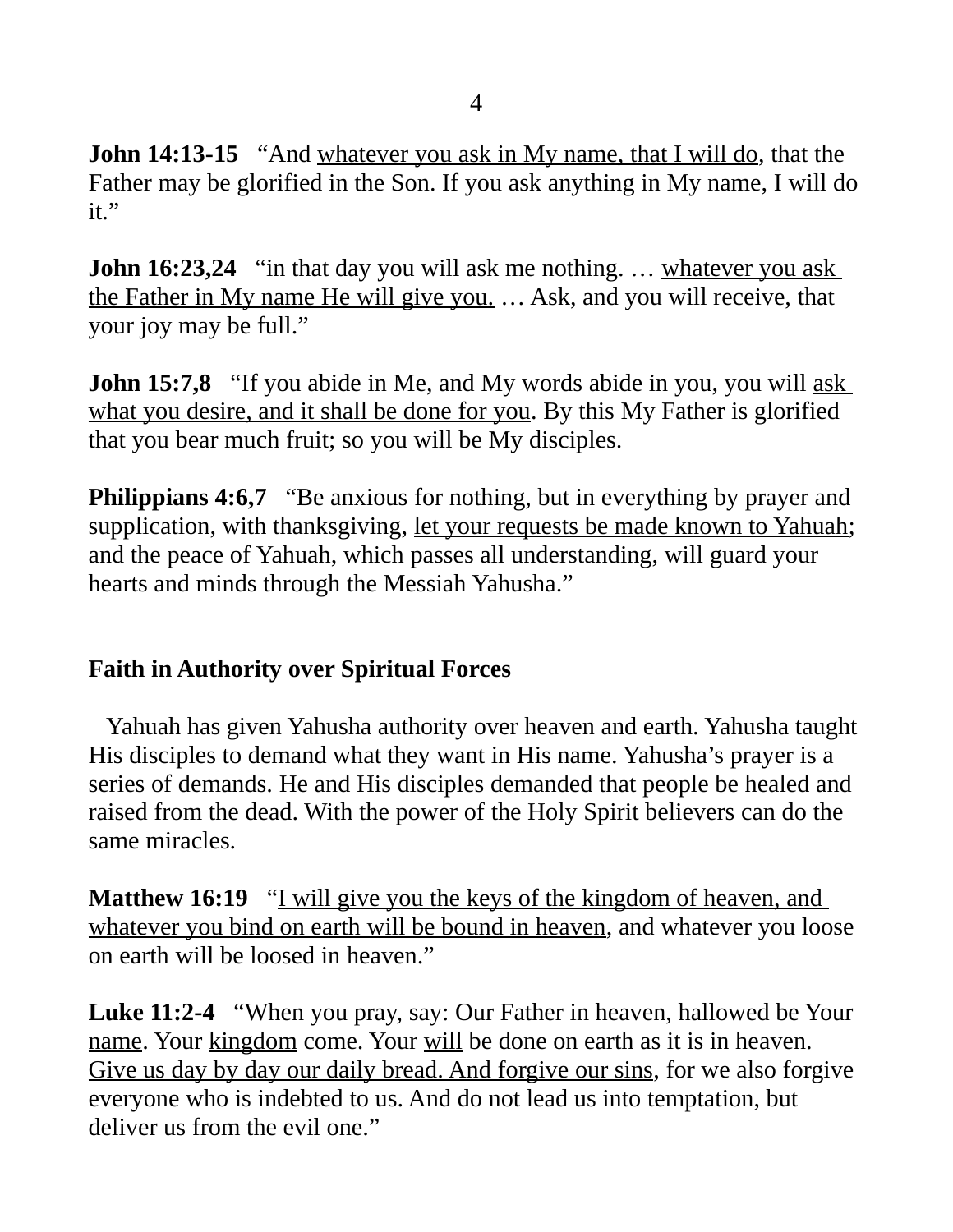**Acts 3:2-8** "a certain man lame from his mother's womb was carried, whom they laid daily at the gate of the temple … Peter said, 'Look at us. … In the name of Yahusha the Messiah of Natzareth rise up and walk.' And he took him by the right hand and lifted him up, and immediately his feet and ankle bones received strength."

**Mark 6:7-13** "He called the twelve to himself, … and gave them power over unclean spirits. So they went out and preached that people should repent. And they cast out many demons, and anointed with oil many who were sick, and healed them."

 Yahusha also taught two parables teaching believers to persistently demand what they want in prayer until they receive it. A man demanded that his friend give him three loaves of bread at midnight. "because of his persistence he will rise and give him as many as he needs." (Luke 11:8) Yahusha also told a parable about a widow demanding justice from an unjust judge who said, "Though I do not fear God nor regard man, yet because this widow troubles me, I will avenge her." (Luke 18:2-5) Yahusha wondered if He would find this kind of faith on the earth when He returns. (Luke 18:8).

**Mark 16:15-18** "Go into all the world and preach the gospel to every creature. He who believes and is baptized will be saved; but he who does not believe will be condemned. And these signs will follow those who believe: In My name they will cast out demons; they will speak with new tongues; they will take up serpents; and if they drink anything deadly, it will by no means hurt them; they will lay hands in the sick, and they will recover."

## **Faith to Work for the Kingdom**

 To be chosen to enter the gate to life in the city of New Jerusalem, to rule over the nations, is the highest calling that Yahuah has designed for man. So it is important to focus on this goal as the highest priority in life. Yahusha said to not worry about the cares of this world, but to seek first the kingdom of heaven and he will give you everything you need. However, it takes faith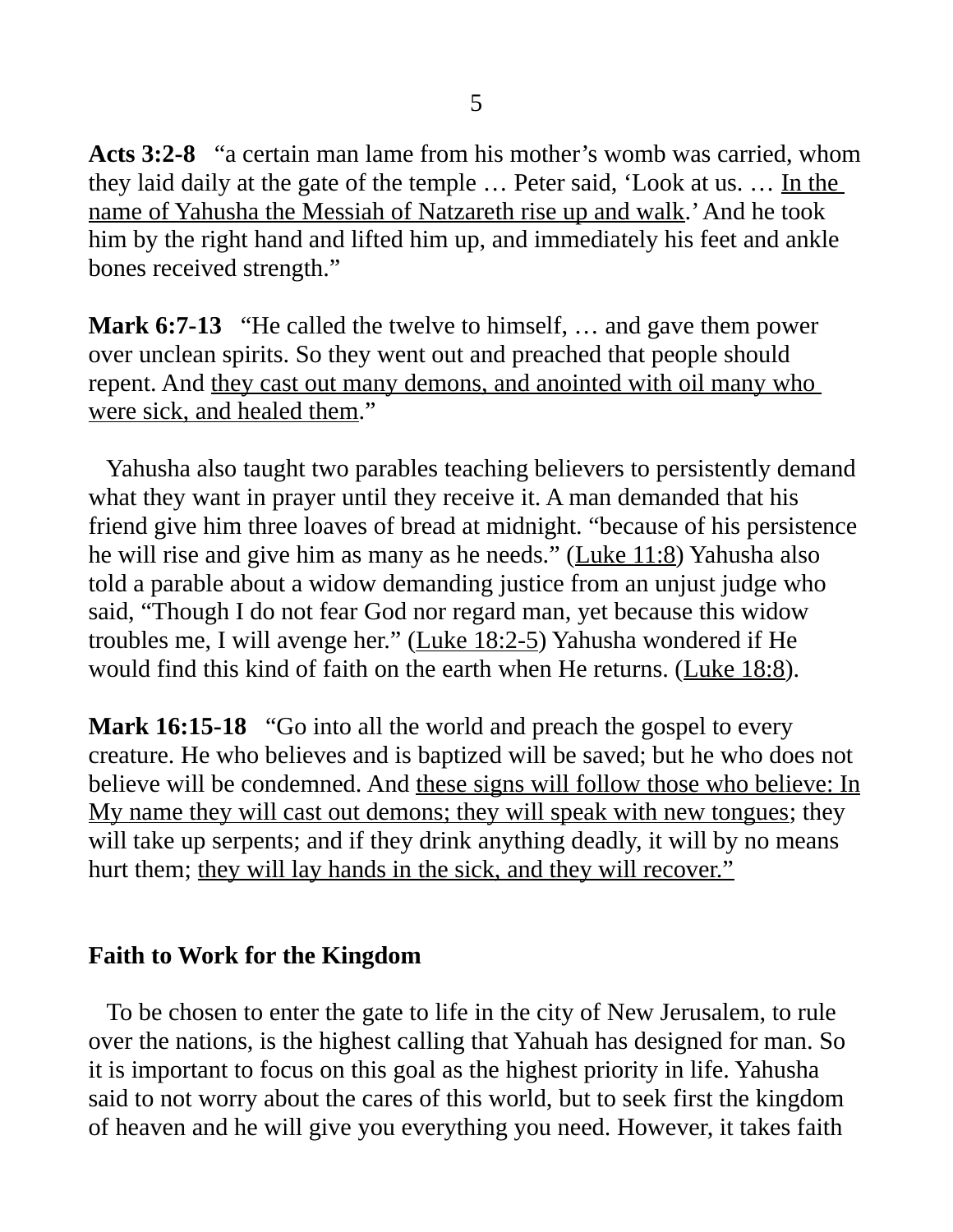to believe that the city exists and that only those who do good works, obey the commandments and bear fruit for the kingdom will be chosen to enter it. It takes faith to give to the ministry, preach the word of the kingdom, honor the name of Yahuah, and to obey the laws by keeping the Sabbath and the holy days.

**Matthew 6:24-34** "No one can serve two masters; ... You cannot serve Yahuah and wealth. Therefore I say to you, do not worry about your life, what you will eat or what you will drink; nor about your body, what you will put on. … For after all these things the Gentiles seek. For your heavenly Father knows that you need all these things. But seek first the kingdom of Yahuah and His righteousness, and all these things shall be added to you. Therefore do not worry about tomorrow. (1 Timothy 6:17; James 4:4)

 Yahusha said that the cares of this world, the deceitfulness of riches and the desires for other things choke the word of the kingdom, and it becomes unfruitful. (Mark 4:19; Matthew 13:22). Therefore believers should dedicate their life to doing good works, help the poor and support the ministry of the word instead of focusing on achieving wealth in this world.

**Matthew 16:24-27** "If anyone desires to come after Me, let him deny himself, and take up his cross, and follow Me. For whoever desires to save his life will lose it, but whoever loses his life for My sake will find it. For what profit is it to a man if he gains the whole world, and loses his own soul? Or what will a man give in exchange for his soul? For the Son of Man will come in the glory of His Father with His angels and then He will reward each according to his works." (1 Corinthians 3:11-15)

 Life in the kingdom is called the salvation of the carnal soul, which requires good works, obedience to the law and fruitfulness for the kingdom. The wealthiest believers in the world will lose their soul if they do not qualify to be chosen to enter the city of the kingdom.

**James 2:14-24** "What does it profit my brethren, if someone says he has faith but does not have works? Can faith save him? ... faith by itself, if it